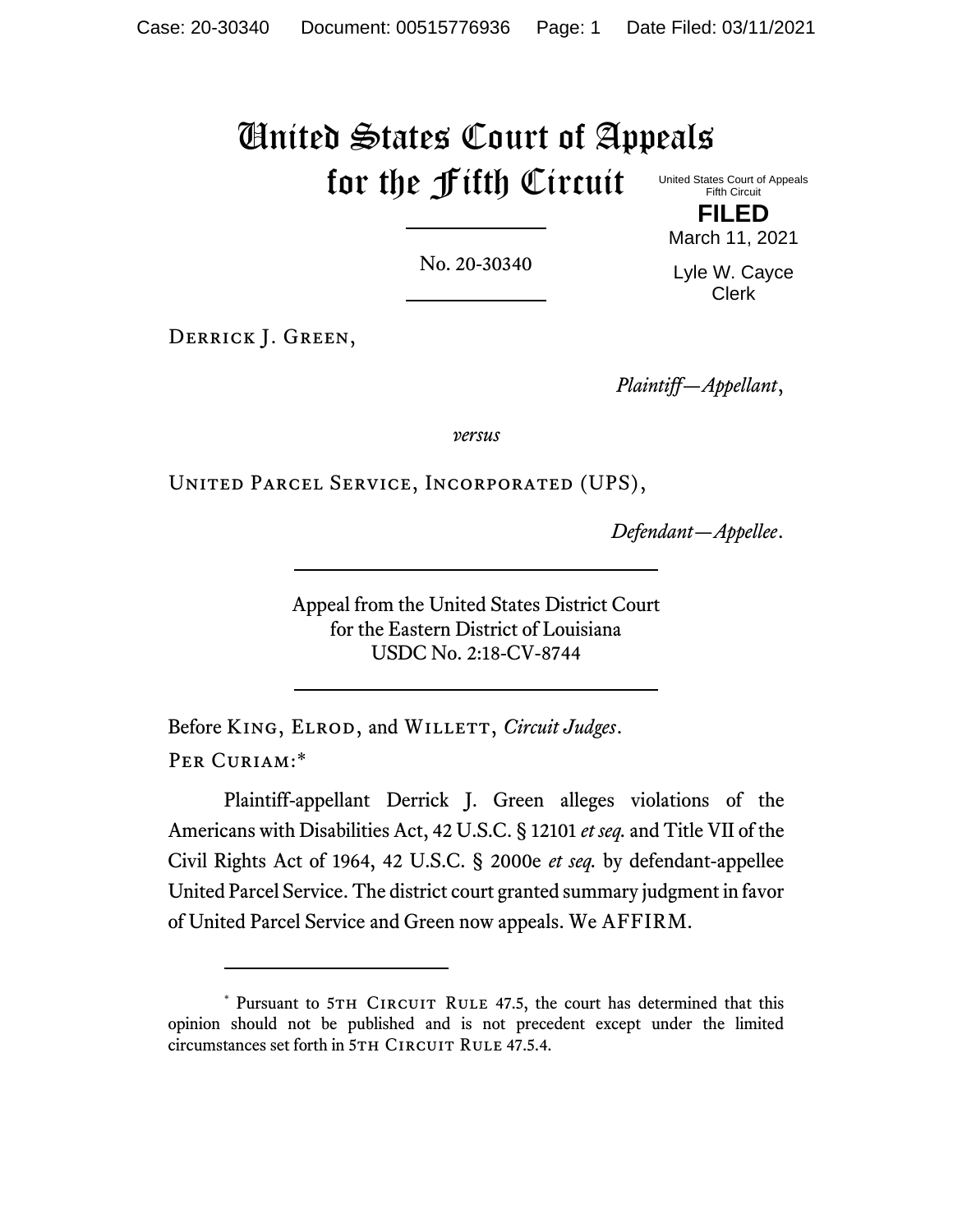## **I.**

Plaintiff-appellant Derrick J. Green was hired by United Parcel Service ("UPS") in October 2005. He began working as an automotive mechanic in 2006 and continued in that role until 2013. The majority of Green's work was performed on "package cars"<sup>1</sup> and included Preventative Maintenance Inspections ("PMIs"). A portion of the PMI is conducted inside the facility, while another portion is performed outside in the form of a test drive conducted by the mechanic. The test drive must be performed on public roads in order to bring the car to fifth gear.

Green is a member of the Teamsters Local 270 Union, and as such, Green was bound by a collective bargaining agreement ("CBA"). Pursuant to the CBA, mechanics select shifts based on seniority. According to Green, he was at the "low end" of seniority as of 2013.

Shifts at UPS facilities are staggered so that a mechanic is present 24 hours a day. UPS employs more mechanics during night shifts because there is an increased need for maintenance and repair work during those hours. In particular, most of the PMI work must be performed at night because the package cars are out delivering packages during the day. For the entire duration of his tenure as a mechanic with UPS, Green worked a shift from 4:00 p.m. to 1:00 a.m.

On June 26, 2013, Green injured his right eye while working on a package car. Specifically, a fan blew debris into his eye, causing serious irritation. While Green recovered from this injury, Green and UPS entered into a temporary alternative work agreement. Under the agreement, Green performed his typical duties but did not drive a commercial vehicle. The

<sup>&</sup>lt;sup>1</sup> "Package cars" are UPS vehicles that deliver packages.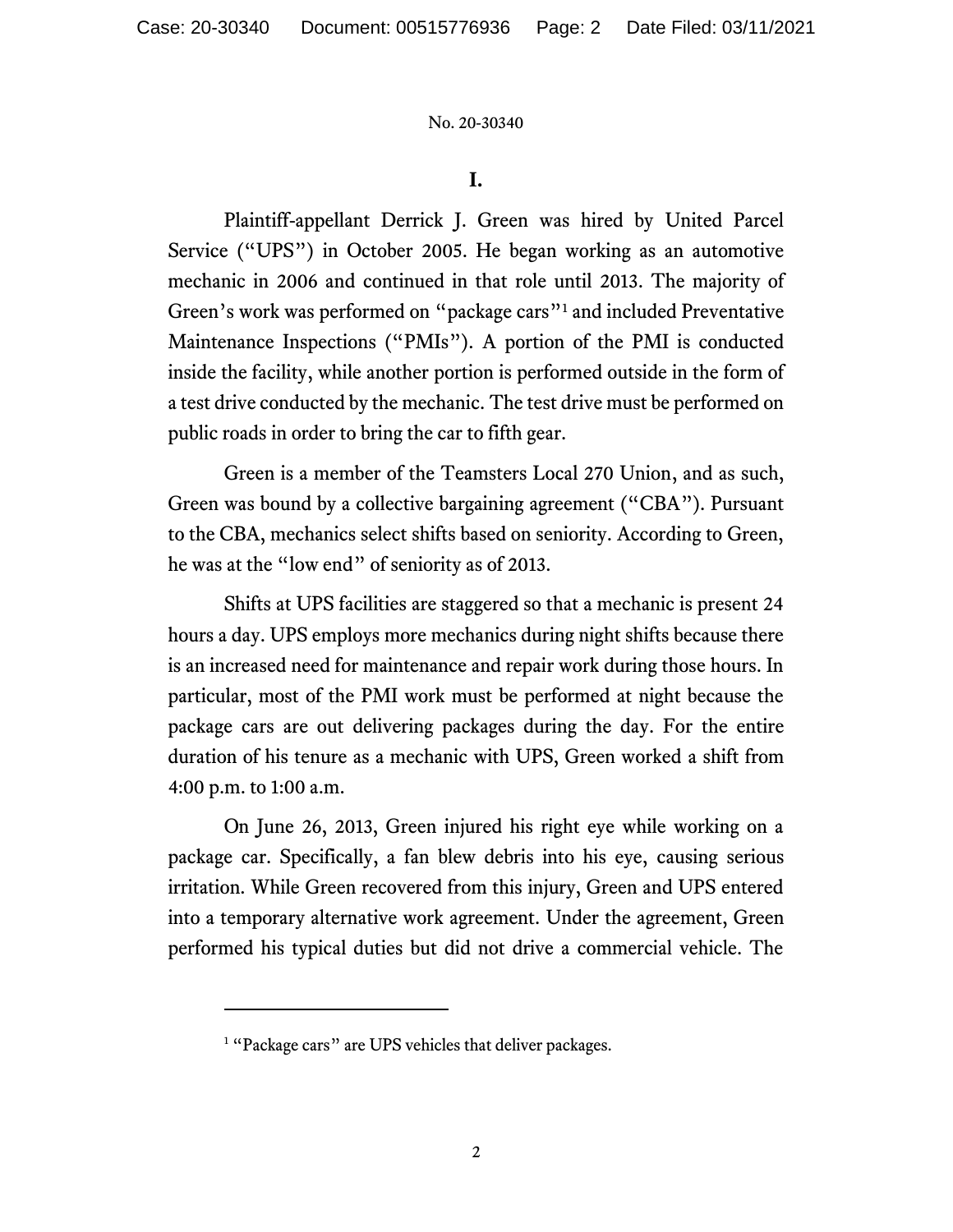agreement was limited to 29 days pursuant to UPS policy, and, after it was exhausted, Green took a medical leave of absence and was placed on workers' compensation. According to Green, he was told by his supervisor that he "couldn't come back until [he] was 100 percent released." Green continued to see doctors during this period to get his eye assessed.

Green stated that he has no issues with his vision during the day. Rather, he has a particular problem that arises only at night and only when a light shines directly into his right eye. Specifically, Green described seeing a "halo" in his right eye when light hits it directly. He experiences no pain and his vision restores itself instantly after the light source is gone. Green explained that, once his vision is restored, the vision in his right eye is equivalent to that in his left eye. Indeed, normally, Green has 20/20 corrected vision in both eyes.<sup>2</sup>

Green testified that, while he does not drive at night if he does not have to, he has "somewhat got used [to] it." In fact, he stated that he has driven his personal vehicle in the dark. He stated he is "nervous" while driving in the dark but declined to say he "felt unsafe." Green's treating physician, Dr. Satya Reddy, diagnosed him as having a corneal scar in the anterior stroma. This condition would cause the "starburst" imagery that Green described. Dr. Reddy testified that depth perception would be diminished during such a "starburst event." Testing performed by Dr. Reddy showed that Green's visual acuity in his right eye drops to 20/100 when such conditions are recreated. Dr. Reddy determined in 2013 that Green was unable to work at night or in poorly lit areas.

<sup>&</sup>lt;sup>2</sup> Green took a Department of Transportation ("DOT") exam on December 5, 2013. The exam reported that Green has 20/20 vision in both eyes with corrective lenses. Another DOT exam in April of 2014 confirmed the same.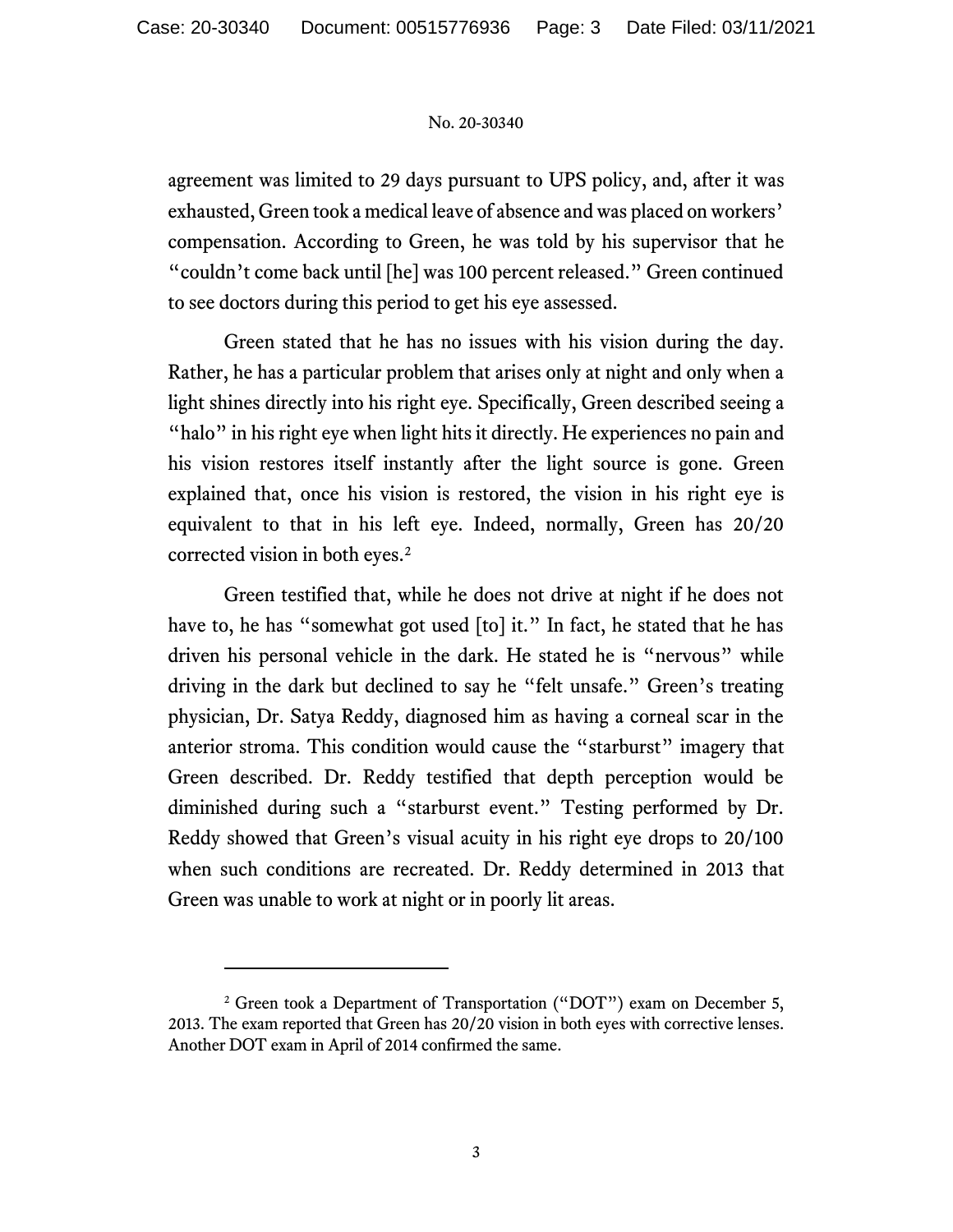On November 25, 2013, Green applied for an Americans with Disabilities Act ("ADA") accommodation with UPS. Green identified his medical condition as "corn[e]al scar[r]ing with blurred vision." In response to a form question regarding how the medical condition affected his ability to perform the essential functions of his job, Green answered "no night time driving." With regard to requested accommodations, Green stated "change hours, [h]ave coworkers move[] trucks in and out of shop." He further stated that he could perform "any other jobs in [the facility]," including "[d]ay time mechanic, porter, [d]aytime shifter, [d]aytime fuel and carwash," and was willing to commute for any reassignment within 20 miles of the New Orleans facility. Green explained that there were "no limitations to the shift," but he could not "drive at night time and [had] to work in a well [lit] area." Green also expressed that he was not willing to consider a part-time position.

After Green submitted his application for accommodation, UPS engaged in a six-month search for positions that met his requests. UPS determined that there were no daytime mechanic positions available in the 20-mile radius that Green requested. It further contended that moving Green to a daytime position would violate the CBA's requirement that shifts be bid for based on seniority. Moreover, according to UPS, facilitating Green's alternate request to have a coworker move vehicles for him would be inefficient and require having another mechanic work Green's exact shift.

In the course of its search, UPS twice offered Green a part-time loader position, which Green rejected. Green was also offered a plant engineering job which required a test to qualify. Green did not pass the test but later stated he would have taken the job if he had. According to UPS, it offered a full-time mechanic position to Green in February 2020, which he has not accepted. Green remains on a medical leave of absence.

On January 29, 2014, Green filed a charge of discrimination with the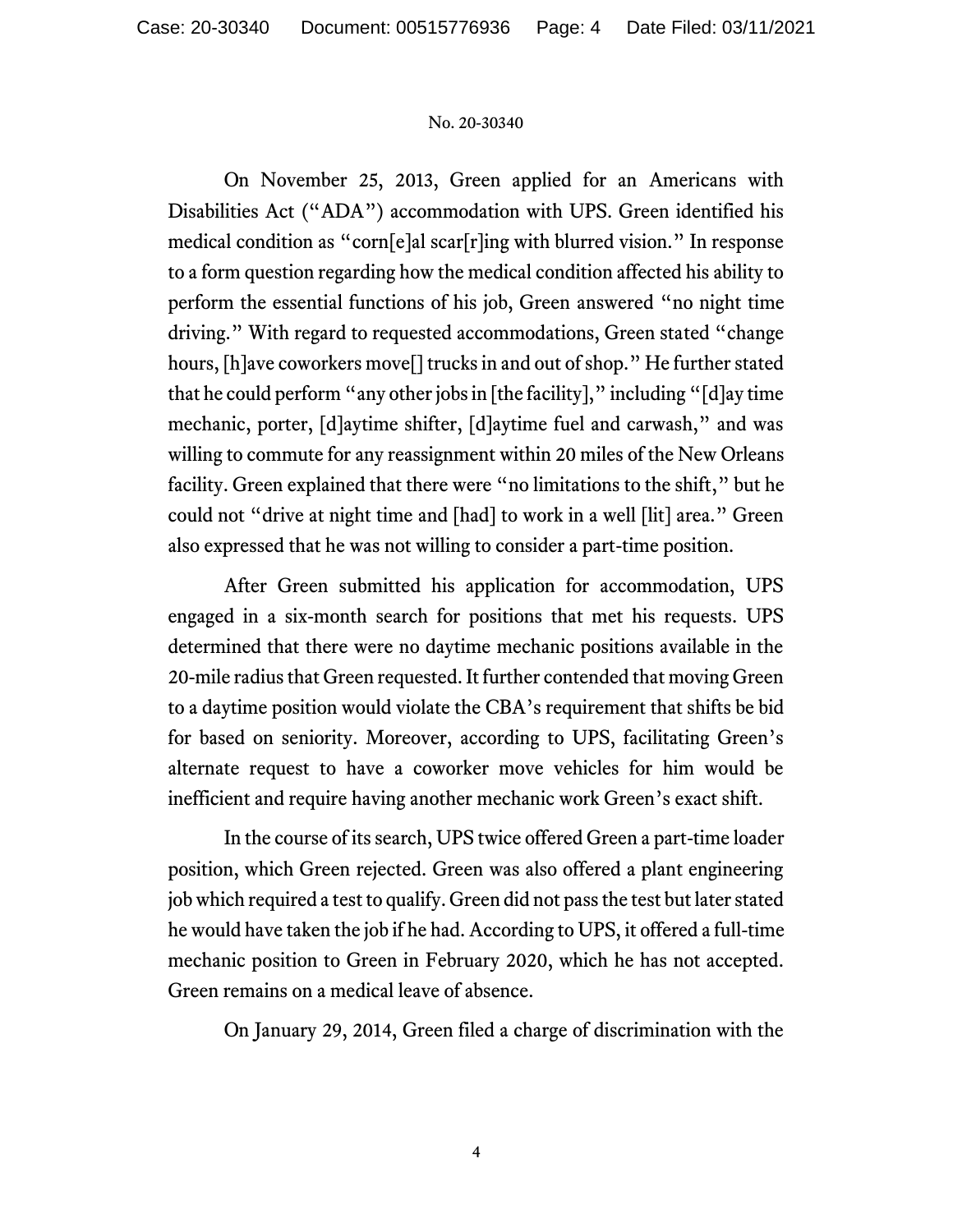EEOC. Green compared his experience to that of a white mechanic, Kerry Guidroz, who was given accommodations in his full-time position after becoming legally blind in his right eye. In May 2018, the EEOC found reasonable cause to believe UPS had failed to provide accommodations to Green comparable to those provided to Guidroz.

On September 19, 2018, Green brought suit against UPS alleging discrimination based on race and disability in violation of the ADA and Title VII. Following the resolution of two successive motions to dismiss, Green proceeded with a failure to accommodate claim under the ADA and a claim of race discrimination under Title VII. On May 27, 2020, the district court granted summary judgment in favor of UPS on both claims. Green now appeals that decision.<sup>3</sup>

## **II.**

"We review a district court's summary judgment *de novo*, applying the same standard as the district court." *Tagore v. United States*, 735 F.3d 324, 327 (5th Cir. 2013). Moreover, "[w]e may affirm summary judgment on any basis raised below and supported by the record." *E.E.O.C. v. Simbaki, Ltd.*, 767 F.3d 475, 481 (5th Cir. 2014). Even under our de novo standard of review, we "still app[ly] the manifest-error standard of review to the district court's evidentiary rulings." *Lyles v. Medtronic Sofamor Danek, USA, Inc.*, 871 F.3d

<sup>&</sup>lt;sup>3</sup> Green also renews arguments set forth in motions to strike filed below in response to UPS's motion for summary judgment. Green did not, however, designate the orders denying those motions as issues in his notice of appeal. Nevertheless, amendments to the Federal Rules of Civil Procedure have made it unnecessary for parties to attack summary judgment evidence by filing separate motions to strike. *Cutting Underwater Techs. USA, Inc. v. Eni U.S. Operating Co.*, 671 F.3d 512, 515 (5th Cir. 2012). On appeal, we have treated separately filed motions to strike as mere objections to summary judgment evidence. *See id.* Accordingly, we may consider Green's renewed arguments on appeal about the propriety of such evidence.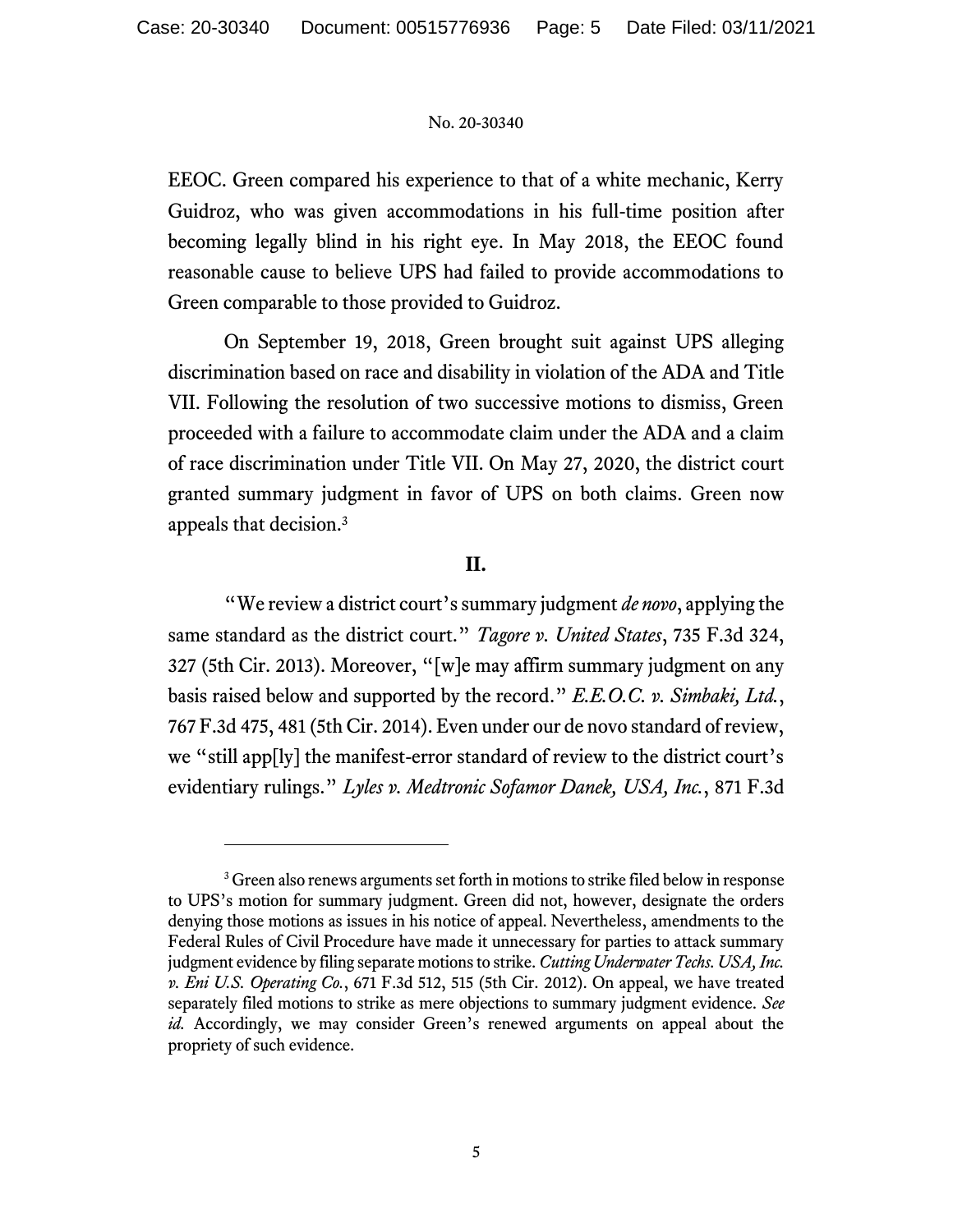305, 311 (5th Cir. 2017) (quoting *Love v. Nat'l Med. Enters.*, 230 F.3d 765, 775 (5th Cir. 2000)). "'[M]anifest error' is an error 'that is plain and indisputable, and that amounts to a complete disregard of the controlling law.'" *Id.* (quoting *Guy v. Crown Equip. Corp.*, 394 F.3d 320, 325 (5th Cir. 2004)).

## **III.**

## **A. Evidentiary Challenges**

Green reiterates objections to the consideration of two pieces of evidence—his own deposition and the declaration of UPS HR manager Wilfred Edwards. With regard to his own deposition, he contends that he was not able to review the transcript and make any required changes. With regard to Edwards's declaration, Green renews a vague contention that it contains unsupported hearsay but cites no specific examples in the record. The district court considered both arguments and denied Green's relevant motions. Green shows no error in either decision that is "plain and indisputable, and that amounts to a complete disregard of the controlling law." *Lyles*, 871 F.3d at 311 (quoting *Guy*, 394 F.3d at 325).

## **B. Green's ADA Claim**

Green argues that the district court erred in finding that he was not disabled under the ADA. He contends that his condition has substantially limited his sight and ability to work such that he is disabled under the ADA. 4

The ADA prohibits covered employers from "discriminat[ing] against a qualified individual on the basis of disability." 42 U.S.C. § 12112(a).

<sup>4</sup> Green also argues for the first time on appeal that UPS regarded him as having an impairment. However, as this argument was not raised before the district court, it is waived. *See LeMaire v. La. Dep't of Transp. & Dev.*, 480 F.3d 383, 387 (5th Cir. 2007).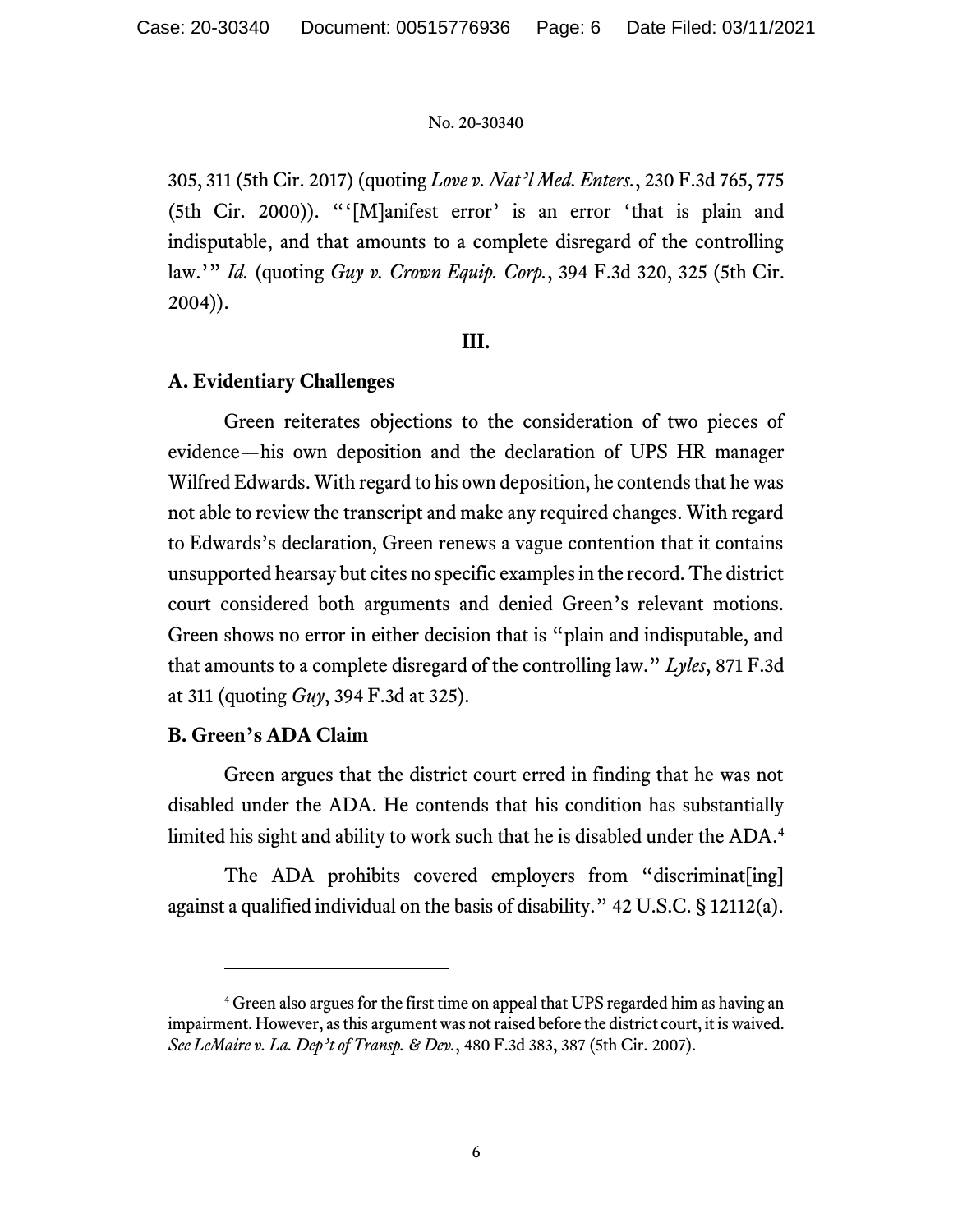Such discrimination includes the failure to make "reasonable accommodations to the known physical . . . limitations of an otherwise qualified individual with a disability . . . unless such covered [employer] can demonstrate that the accommodation would impose an undue hardship." *Id.* § 12112(b)(5)(A). Accordingly, to establish a failure-to-accommodate claim under the ADA, the plaintiff must show: (1) that he is a "qualified individual with a disability;" (2) "the disability and its consequential limitations were 'known' by the covered employer;" and (3) "the employer failed to make 'reasonable accommodations' for such known limitations." *Feist v. La., Dep't of Justice, Off. of the Att'y Gen.*, 730 F.3d 450, 452 (5th Cir. 2013) (citations omitted).

The ADA defines a "disability" as "(A) a physical or mental impairment that substantially limits one or more major life activities of such individual; (B) a record of such an impairment; or (C) being regarded as having such an impairment . . . ." 42 U.S.C. § 12102(1). In order to qualify under subsection (A), it is not enough merely to have an impairment. *See E.E.O.C. v. Chevron Phillips Chem. Co., LP*, 570 F.3d 606, 614 (5th Cir. 2009). Rather, a plaintiff must "demonstrate that the impairment substantially limits a major life activity"—including seeing or working. *Id.* "[T]o be substantially limited means to be unable to perform a major life activity that the average person in the general population can perform, or to be significantly restricted in the ability to perform it." *Id.* (citation omitted). In particular, "[w]hen the major life activity under consideration is that of working, the statutory phrase 'substantially limits' requires, at a minimum, that [the plaintiff] allege [he is] unable to work in a broad class of jobs." *Kemp v. Holder*, 610 F.3d 231, 238 (5th Cir. 2010) (quoting *Sutton v. United Air Lines, Inc.*, 527 U.S. 471, 491 (1999)); *see also* 29 C.F.R. pt. 1630, app. (Substantially Limited in Working) ("Demonstrating a substantial limitation in performing the unique aspects of a single specific job is not sufficient to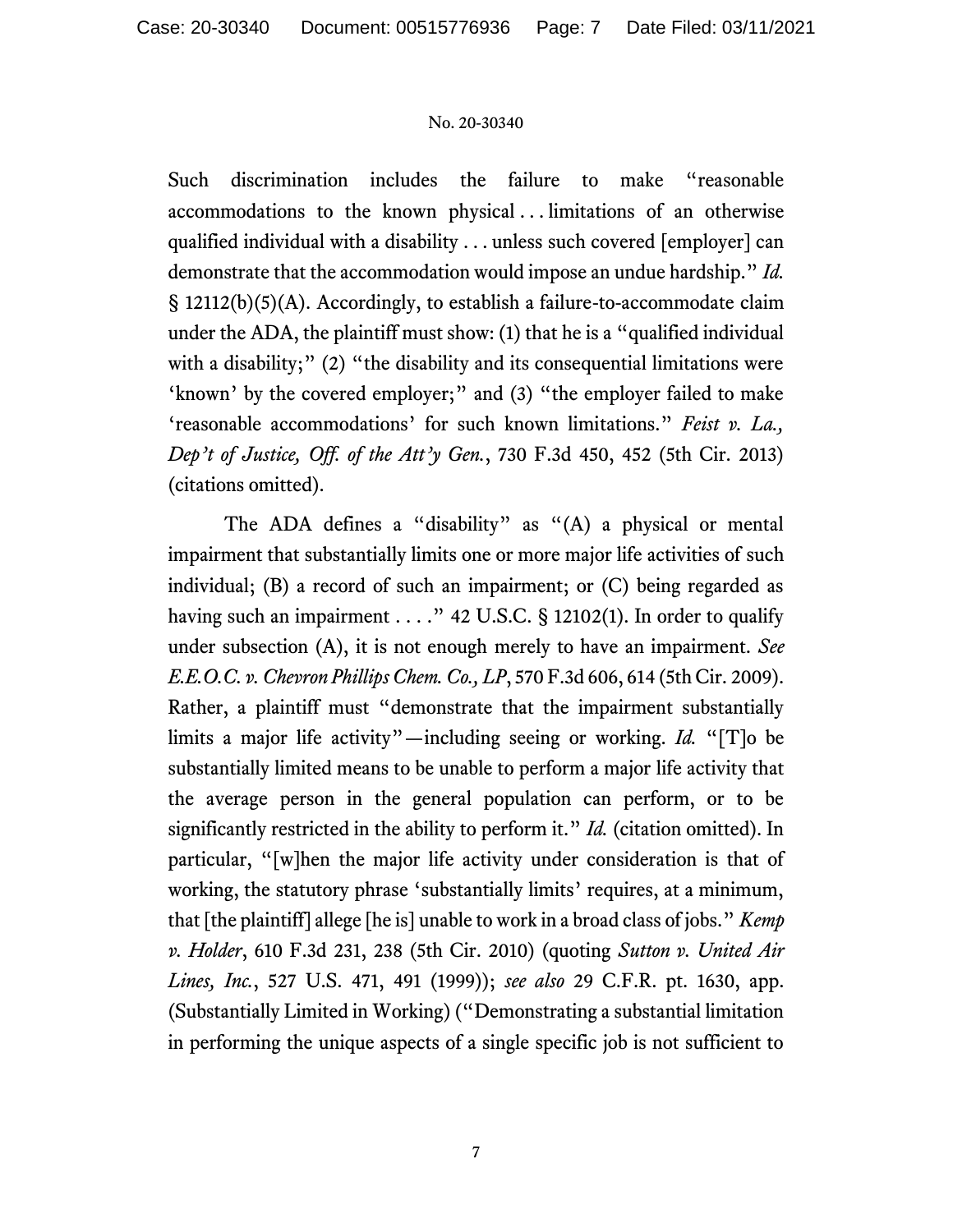establish that a person is substantially limited in the major life activity of working.").

Green has not shown that he is disabled under the ADA because the evidence does not support that he is substantially limited in the major life activities of seeing or working. With regard to the first such major life activity, we have previously held that a plaintiff's partial blindness did not qualify as a disability because he was still able to "perform normal daily activities," including driving cars. *Still v. Freeport-McMoran, Inc.*, 120 F.3d 50, 52 (5th Cir. 1997). We found "no evidence that [the plaintiff was] unable to engage in any usual activity because of his partial blindness" and thus concluded that he was not substantially limited in the major life activity of seeing. *Id.*; *see also Watson v. Tex. Youth Comm'n*, 269 F. App'x 498, 501 (5th Cir. 2008) (applying *Still* in the comparable context of the Rehabilitation Act where plaintiff continued to drive and passed a license vision test). Similarly, in this case, despite his vision impairment, Green continues to drive his personal vehicle at night. Moreover, by Green's own admission, he was certified under DOT regulations despite an acknowledgement of his impairment. Based on the foregoing, Green has not adduced sufficient evidence that, compared to most people in the general population, he is substantially limited in the major life activity of seeing. *See* 29 C.F.R. § 1630.2(j)(1)(ii).

Moreover, Green has failed to show a substantial limitation in the major life activity of working beyond his inability to perform "the unique aspects of a single specific job." 29 C.F.R. pt. 1630, app. (Substantially Limited in Working). Indeed, Green does not even attempt to show that he is "unable to work in a broad class of jobs." *Kemp*, 610 F.3d at 238. Accordingly, Green has not adduced sufficient evidence that he is substantially limited in the major life activity of working.

Based on the foregoing, we affirm the district court's grant of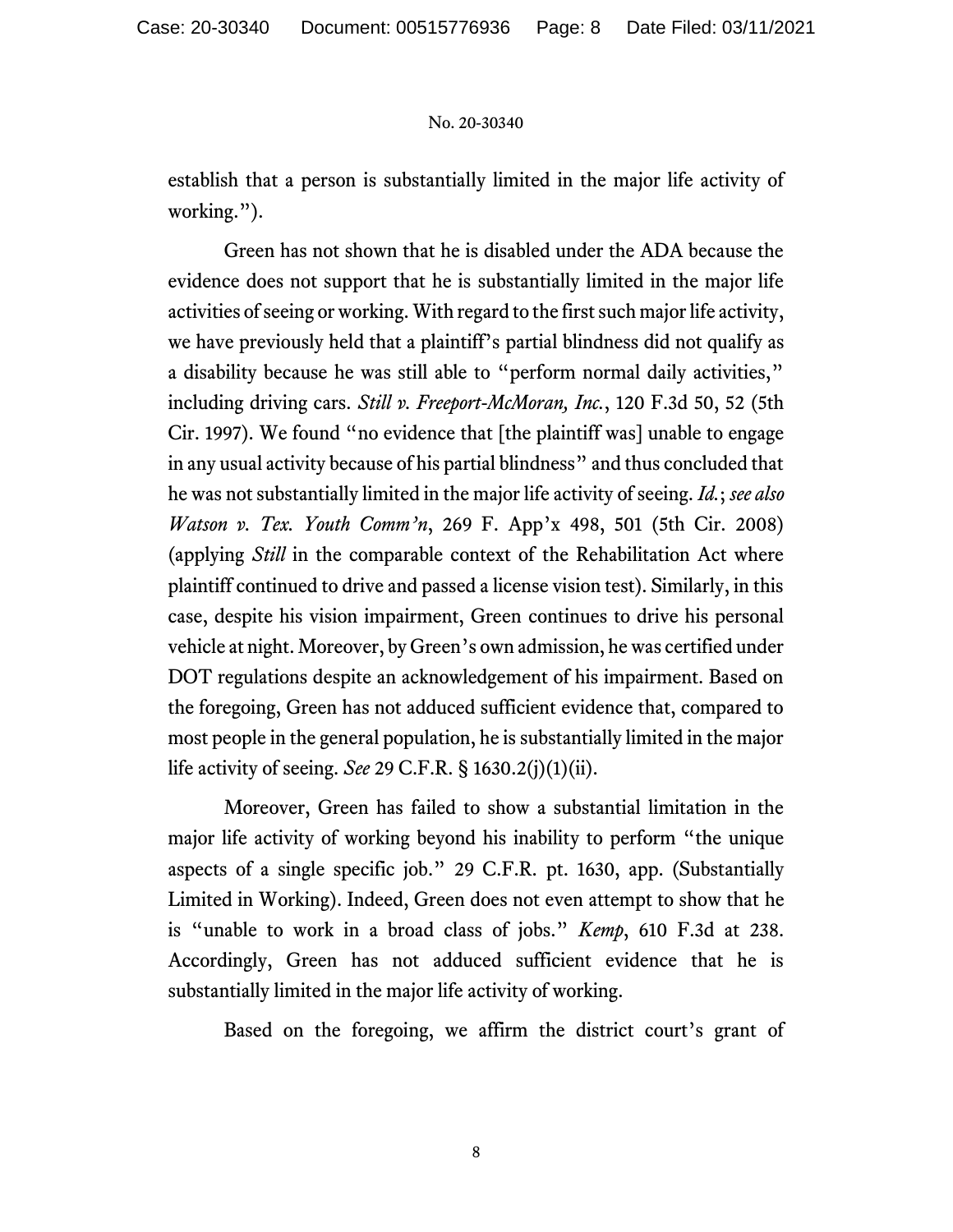summary judgment on Green's ADA claim.

## **C. Green's Title VII Claim**

Green argues that he established a *prima facie* case of discrimination "by showing that he . . . was not given a day shift" even though Kerry Guidroz—a white mechanic who also suffered from vision impairment— "was given a day shift." Accordingly, Green contends that, as a black man, he "was treated more [severely] than a similarly situated white employee, under nearly identical circumstances."

Green does not argue that there was direct evidence of race discrimination and thus attempts to establish a *prima facie* case of race discrimination under Title VII via circumstantial evidence. *See Turner v. Baylor Richardson Med. Ctr.*, 476 F.3d 337, 345 (5th Cir. 2007). To establish a *prima facie* case of race discrimination, a plaintiff must show he:

> (1) is a member of a protected group; (2) was qualified for the position at issue; (3) was discharged or suffered some adverse employment action by the employer; and (4) was replaced by someone outside his protected group or was treated less favorably than other similarly situated employees outside the protected group.

*Stroy v. Gibson*, 896 F.3d 693, 698 (5th Cir. 2018). "If the plaintiff makes this showing, the burden then shifts to the employer to set forth some legitimate, non-discriminatory reason for its decision." *Id.* at 698–99.

With regard to the fourth element, we require that "an employee who proffers a fellow employee as a comparator demonstrate that the employment actions at issue were taken 'under nearly identical circumstances.'" *Lee v. Kan. City S. Ry. Co.*, 574 F.3d 253, 260 (5th Cir. 2009) (quoting *Little v. Republic Refin. Co., Ltd.*, 924 F.2d 93, 97 (5th Cir. 1991)). Though we do not "interpret 'nearly identical' as synonymous with 'identical,'" we have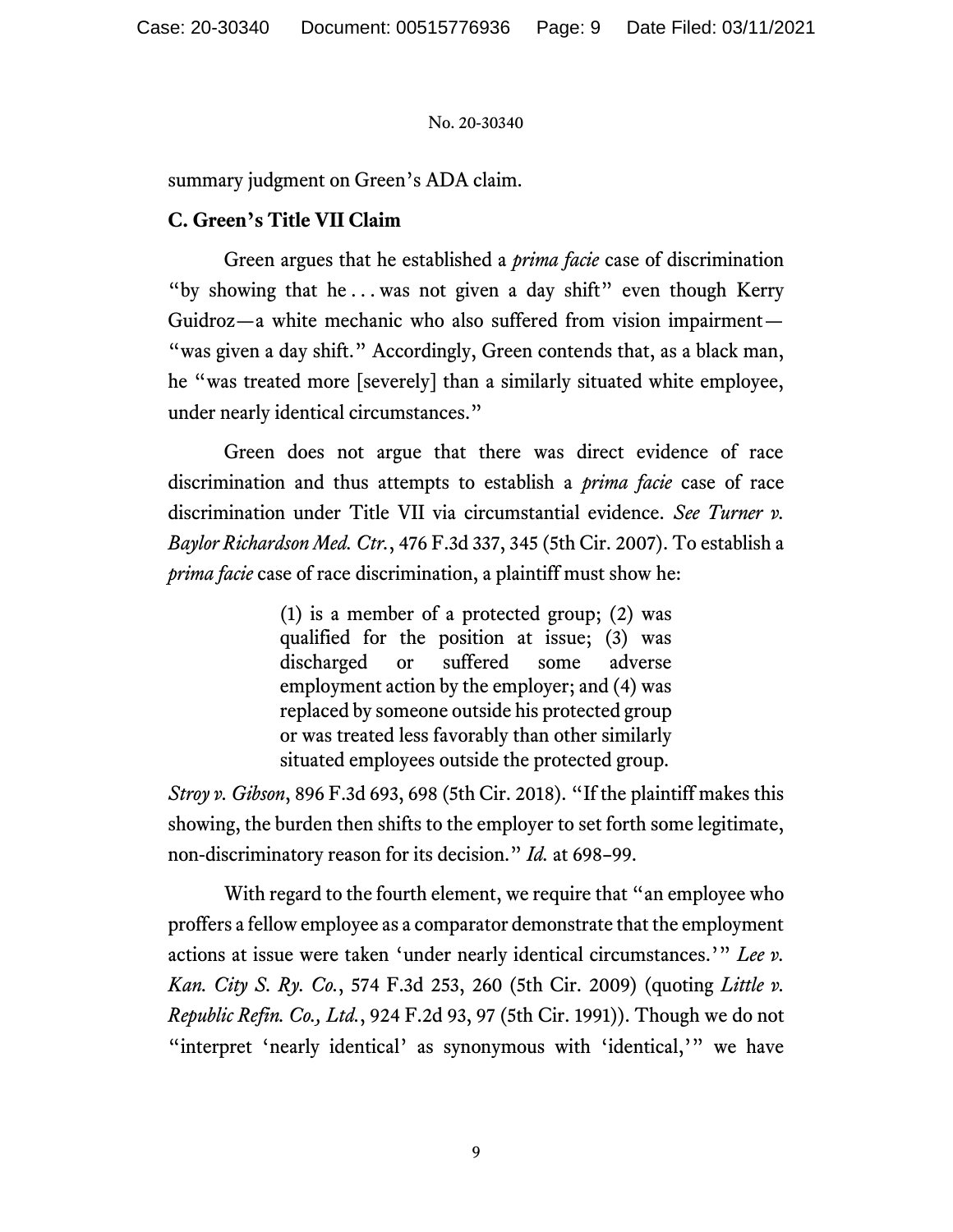nonetheless held that "the plaintiff's conduct that drew the adverse employment decision must have been 'nearly identical' to that of the proffered comparator who allegedly drew dissimilar employment decisions." *Id.* at 260 (quoting *Perez v. Tex. Dep't of Crim. Just.*, 395 F.3d 206, 213 (5th Cir. 2004)). This is not that case. Indeed, it cannot be said that Green's impairment is sufficiently similar to Guidroz's such that their "circumstances" can be deemed "nearly identical." *Id.* Though both suffered an impairment to their right eye, Guidroz's impairment rendered him legally blind in that eye and left him with blurry vision regardless of the time of day. Indeed, Green's vision is completely normal absent very particular conditions. Moreover, while Guidroz testified that he was unable to pass the DOT certification exam, Green was able to pass the exam.<sup>5</sup>

Consequently, unable to show that his comparator's impairment was similar in severity to his own, Green fails to establish that the relevant employment actions were taken under nearly identical circumstance and thus does not show that he was "treated less favorably than other similarly situated employees outside [his] protected group." *Stroy*, 896 F.3d at 698; *see, e.g.*, *Stanback v. Best Diversified Prods., Inc.*, 180 F.3d 903, 910 (8th Cir. 1999) (rejecting Title VII claim based on failure to offer accommodations in part because plaintiff could not show that the injuries suffered by comparators were comparable in "severity"). Based on the foregoing, we affirm the district court's grant of summary judgment on Green's Title VII claim.

<sup>&</sup>lt;sup>5</sup> Green argues that he and Guidroz are similarly situated because both had a visual acuity of 20/100. However, Green's vision only drops to 20/100 under low light conditions when lights are directed at his eyes, and Guidroz testified that he had not been given a precise set of numbers for his visual acuity in that eye.